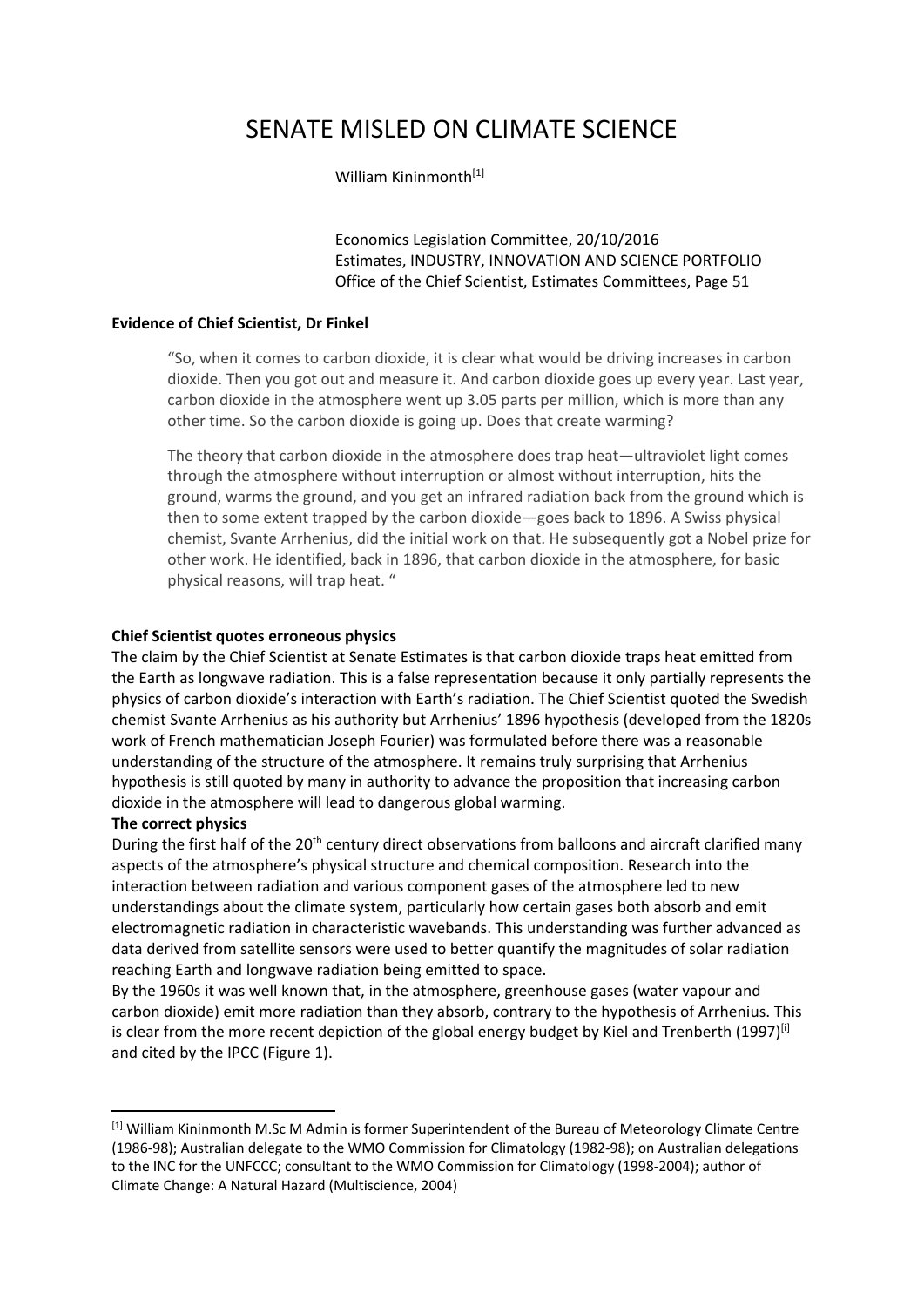

*Figure 1: The global and annual averaged Earth energy budget (Kiehl and Trenberth (1997)* 

The energy budget shows that 390 W/m2 of longwave radiation are emitted from the surface and only 235 W/m2 reaches space. One might be tempted to suggest, as Arrhenius surmised, that 155 W/m2 of energy are absorbed by greenhouse gases to warm the atmosphere, acting much like a blanket. However, the budget also shows that 324 W/m2 are emitted by the greenhouse gases back to Earth. There is an ongoing net loss of 169 W/m2 of longwave radiation from the Earth's atmosphere layer demonstrating that the greenhouse gases do not trap radiation to warm the atmosphere, rather there is a net emission of longwave radiation that tends to cool it. What Arrhenius and followers of his hypothesis fail to realise is the important contribution of emission of longwave radiation by the greenhouse gases. Because of the back radiation emitted by the greenhouse gases the net loss of longwave radiation energy from the Earth's surface is only 66 W/m2. The net upward transfer of longwave radiation increases with altitude and reaches a rate of 235 W/m2 being emitted to space. The ongoing interaction between the greenhouse gases and clouds of the atmosphere and the Earth's radiation is a tendency to cool the atmosphere – at a rate of about 2°C per day.

The claim that Earth is kept warm through the trapping of longwave radiation by greenhouse gases not only misrepresents the physics but, by induction, leads to erroneous conclusions. The statement that adding more carbon dioxide to the atmosphere will cause the Earth to warm cannot logically be drawn from the erroneous statement that greenhouse gases in the atmosphere trap longwave radiation. While it is true (as will be shown below) that adding more greenhouse gases to the atmosphere will lead to global warming the explanation is more complex than the simplistic and erroneous one given by the Chief Scientist.

The real question is, how sensitive is the Earth's surface temperature to changing atmospheric carbon dioxide?

## **The basis of climate sensitivity**

Many of the energy exchanges involving the Earth's surface, as depicted diagrammatically in Figure 1, are temperature dependent:

The sensible heat loss from the surface (24 W/m2) is a function of the surface temperature and the atmospheric boundary layer temperature gradient.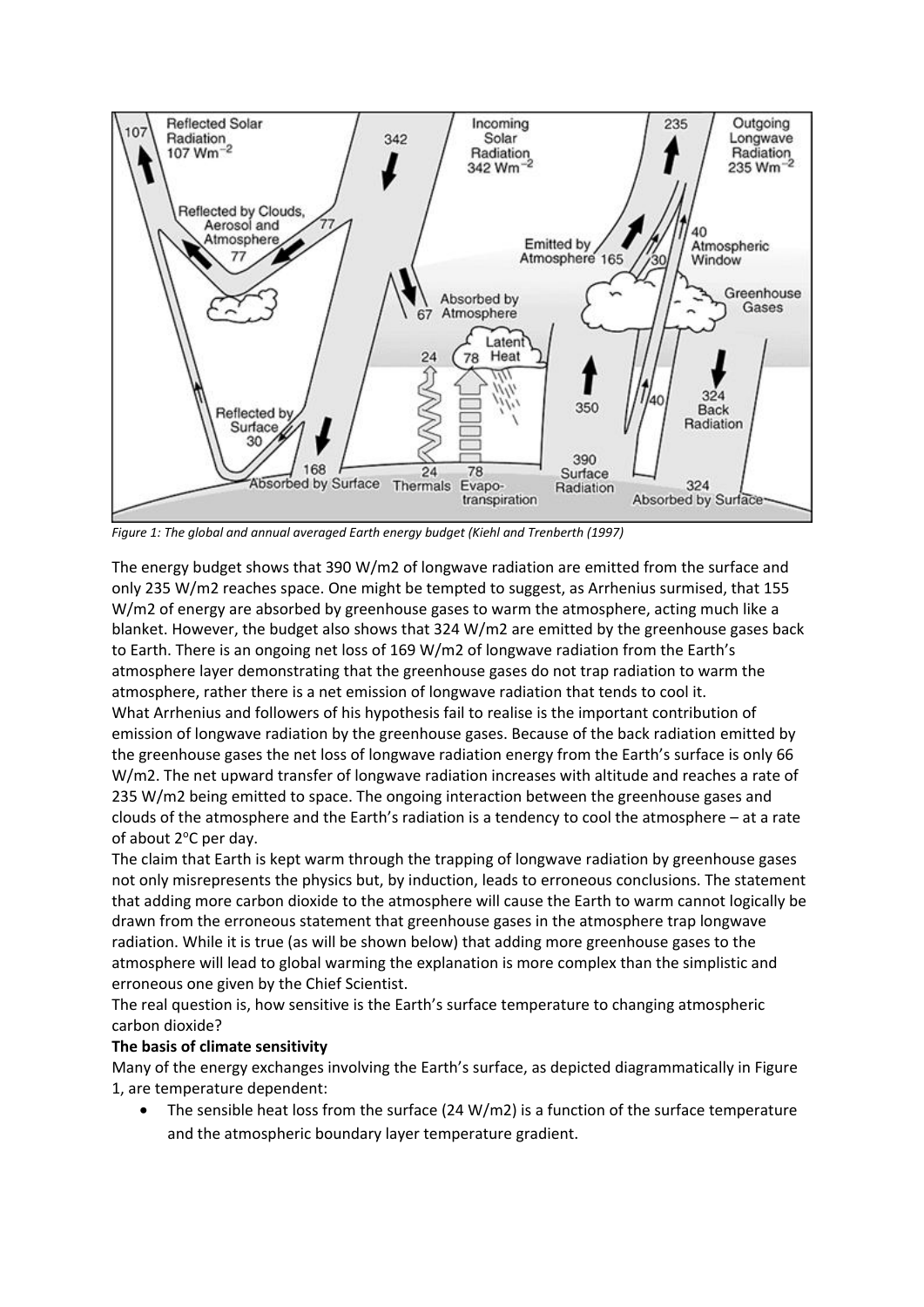- The latent heat loss through evapotranspiration (78 W/m2) is a function of saturation vapour pressure at the surface (linked to surface temperature) and vapour pressure of the atmospheric boundary layer (linked through relative humidity to atmospheric boundary layer temperature).
- The surface longwave radiation emission varies with the fourth power of the absolute surface temperature (the Stefan Boltzmann Law).
- The back radiation at the surface (emission from the atmospheric greenhouse gases) is linked to emissivity and temperature near the Earth's surface.

The only component of the surface energy budget not directly affected by the temperature of the surface or the temperature near the surface is the absorbed solar radiation (168 W/m2). The Earth's surface temperature is sustained at a near constant value because the solar radiation absorbed at the Earth's surface (168 W/m2) is offset by the sum of the losses by way of the different components: net longwave radiation emission (66 W/m2), sensible heat loss to the atmosphere (24 W/m2), and latent energy exchange with the atmosphere (78 W/m2). Solar radiation is the energy source to the surface and the Earth's temperature adjusts to ensure that the sum of the losses equates to the magnitude of the source.

The only component of the energy budget at the surface directly responsive to carbon dioxide concentration is the back radiation emitted from the greenhouse gases. Thus, if the carbon dioxide concentration of the atmosphere were to increase then the first impact is that the back radiation to the surface would increase (emission from closer to the surface and thus at a warmer temperature). That is, there is reduced net longwave radiation loss from the surface and the surface energy exchanges are no longer in balance – there is less energy leaving the surface than the solar radiation being absorbed.

The response to a reduction in net radiation loss is for the surface temperature to increase. As the surface temperature increases so too do the sensible and latent heat losses and the longwave radiation emission increase. There is a repartitioning of the energy exchanges such that the sensible and latent heat exchanges and radiation emission increase, each according to its temperature dependency, to match the increase in back radiation from the atmosphere.

For an incremental rise in carbon dioxide concentration there will be an incremental rise in surface temperature. The magnitude of the response is the sensitivity of the Earth's surface temperature to carbon dioxide variations.

#### **Evaluating climate sensitivity**

The IPCC has claimed, in each of its reports, that the only way to determine the sensitivity is by way of complex computer models that replicate the even more complex climate system; there is no simpler way. Yet each report has delivered an estimate of the sensitivity with a wide margin of uncertainty  $-$  a mean value of approximately 3°C for a doubling of concentration but with a lower bound of  $2^{\circ}$ C and an upper bound of 4.5 $^{\circ}$ C.

The IPCC offers no alternative methodology to at least support the correctness of the order of magnitude of its sensitivity estimates.

*There is an alternative methodology, written about since the 1960s, that suggests the model estimates of sensitivity are much too high.* The methodology is based on evaluating the changes in the components of the surface energy budget; its deficiency has been the difficulty in quantifying how some of the components vary with temperature. Notwithstanding, there have been advances in understanding that should at least be considered.

The Earth's surface energy budget can be represented by the components depicted in Figure 1. The back radiation from the greenhouse gases is largely from two sources: that part from the changing concentration of carbon dioxide and that part from the increasing water vapour concentration as air temperature rises. These are the driver and feedback respectively.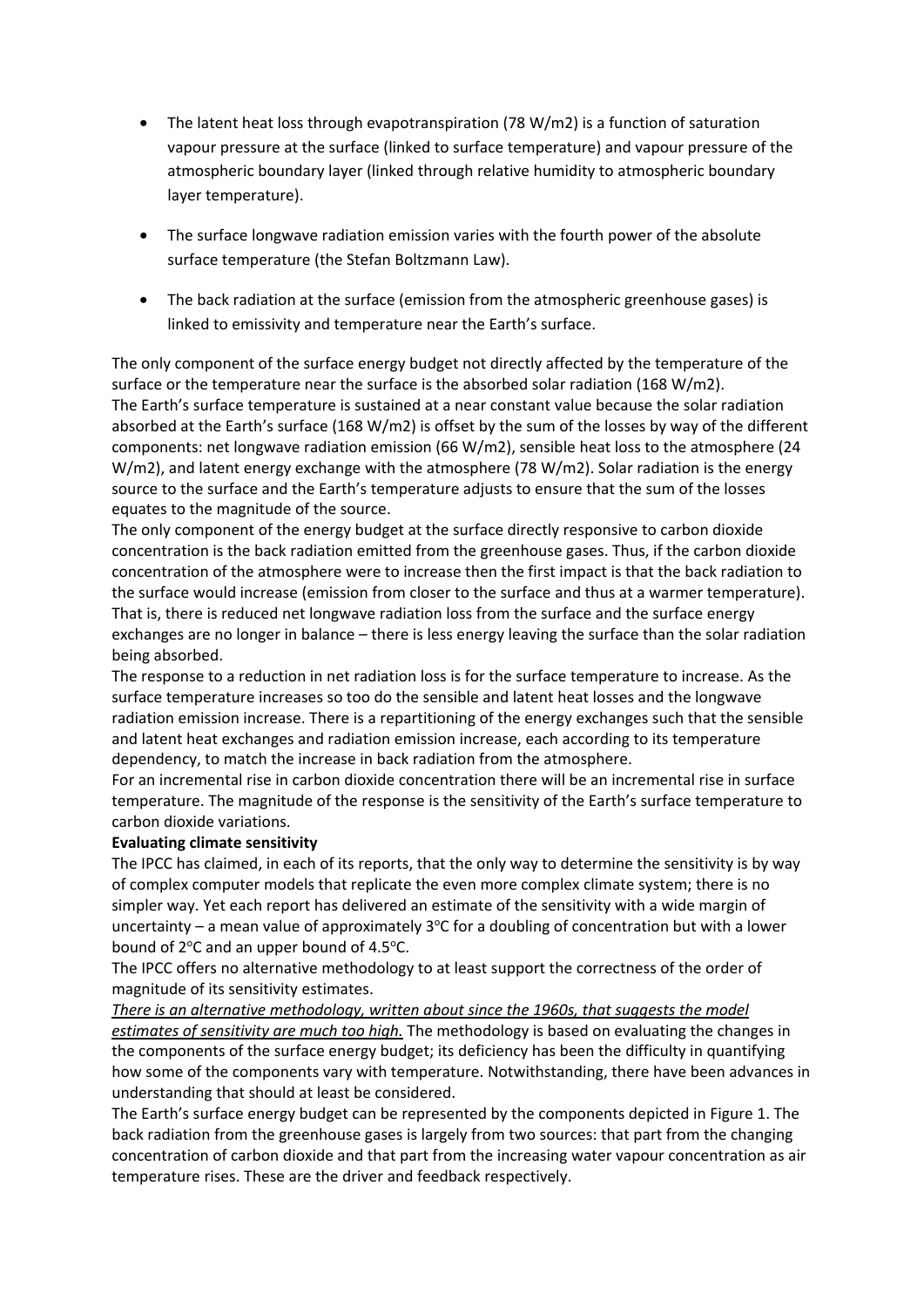From the surface energy budget we can derive the following relationship (see Appendix A):

 $ΔT = [ΔF<sub>dc</sub>/(∂SL/∂T)].[1/(1 – r)]$ 

Where  $\Delta T$  is the incremental surface temperature change for an increase in back radiation  $\Delta F_{dc}$  from an incremental increase in carbon dioxide concentration; ∂SL/∂T is the rate of surface energy loss with temperature (radiation emission and sensible and latent heat exchange); r is the ratio of the rate of increase of back radiation with temperature to the rate of increase of surface energy loss with temperature. The term in the first square bracket is the direct response to carbon dioxide forcing and the second is the amplification factor.

The sensitivity ΔT for a doubling of carbon dioxide varies markedly with the characteristics of the surface being considered. For example, if the surface is dry desert with no change in latent heat exchange as temperature increases then method returns a direct response of near 0.6°C and an amplification factor of near 8 and an overall sensitivity of 4.3°C. In contrast, if the surface is ocean and freely evaporating then the direct response is only about  $0.3^{\circ}$ C and the amplification about 1.8 times to give a sensitivity of 0.5°C.

The surface energy budget approach has returned a value for sensitivity ranging from a low of near 0.5°C to an upper value of 4.3°C. This range is greater than that of climate models (2.0°C to 4.5°C) although the upper values are similar. The characteristic of the surface energy budget estimates is that the range of this methodology reflects vastly different physical states: the high value is consistent with no change to surface evaporation with temperature (for example if the Earth's surface were all desert) while the low value represents maximum evaporation response to temperature (for example if the Earth's surface were completely ocean).

Recognising that the Earth's surface is about 70% ocean and much of the remainder is land with transpiring vegetation then a sensitivity nearer the lower value (at least less than 1°C) would seem to be a more reasonable estimate. This is less than one-third of the 'most likely' value returned by climate models.

Carbon dioxide variations do change surface temperature but the surface energy budget evaluation suggests that carbon dioxide increase will be a major cause of global temperature change. The only basis for alarm is the projections of computer models that have not been validated against realworld data.

#### **The changing climate**

*Figure 2: Climate change during the last 65 million years as expressed by the oxygen isotope composition of benthic* 



*foraminifera. From Zachos, Dickens and Zeebe (2008)*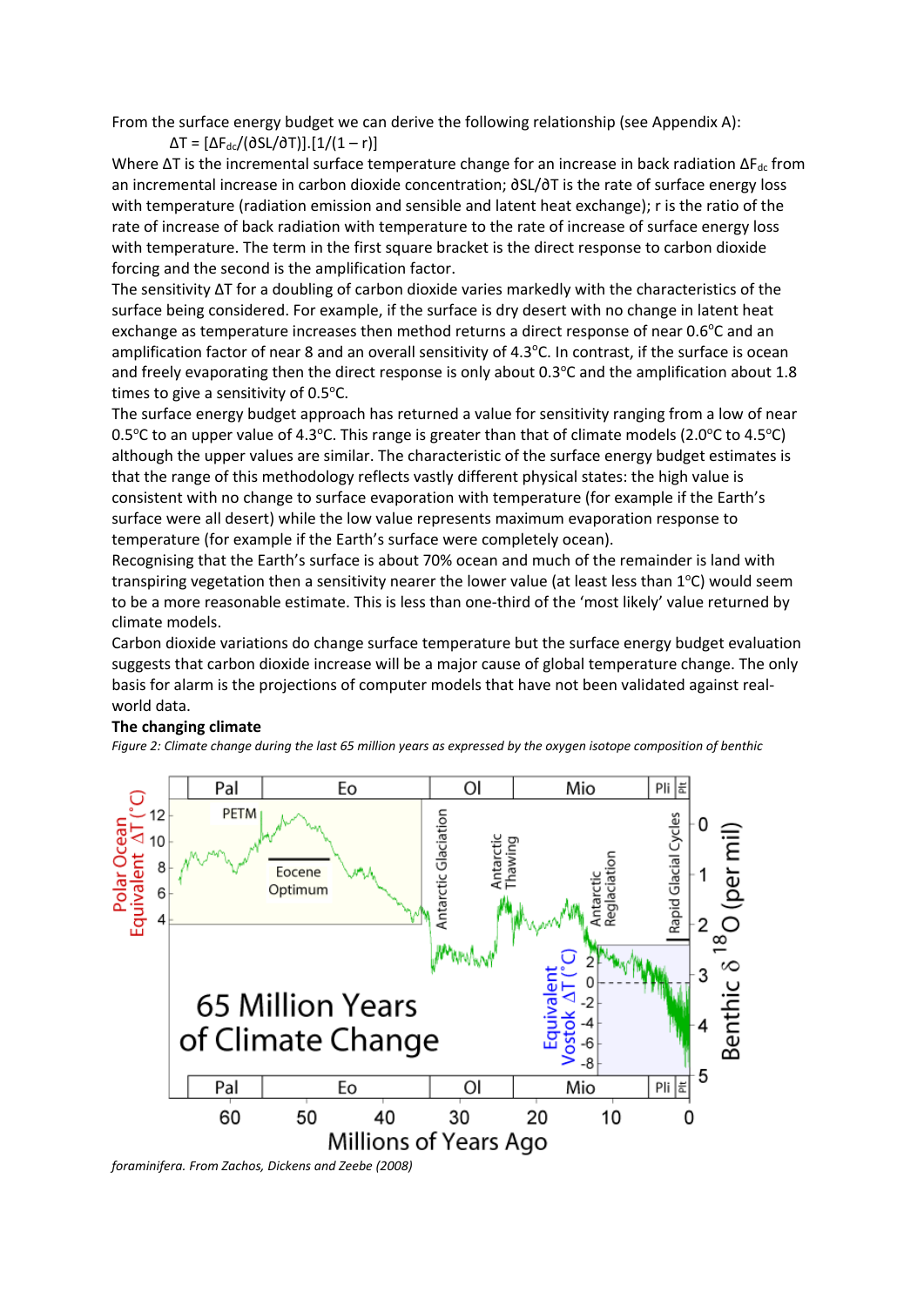Knowledge of past climates is derived from several geological sources; the further back in time the less the temporal detail that can be gleaned about the record. A primary source of information about early climate is derived from analysis of material in cores obtained during ocean floor drilling. Analysis of changing oxygen isotope values in benthic foraminifera (representing ocean temperature and ice mass) by Zachos et al (2008)<sup>[ii]</sup> suggests that Earth has been cooling for the recent 50 million years (Figure 2). This was during a period of significant rearrangement of continental plates and ocean currents. For example, at the beginning of the period South America and Antarctica were connected but the Isthmus of Panama was still open.

The opening of Drake Passage meant that a continuous ocean formed around Antarctica in the latitude belt of the westerly winds; the westerly winds generated the Antarctic Circumpolar Current to thermally isolate Antarctica from warmer subtropical waters and allow the formation of wintertime coastal sea ice. As Broeker (2010)<sup>[iii]</sup> has explained, formation of sea ice expels salt and increases the density of the water below to drive the deep meridional circulations of the ocean – the deep oceans are filled, and continually replenished, with cold water, thus cooling the planet. A more detailed structure of the recent 5 million years (Figure 3) is available from an analysis of more than 50 ocean globally distributed ocean drilling cores by Lisieki and Raymo (2005)<sup>[iv]</sup>. The analysis shows a cooling planet but with increasing amplitude of temperature variability over the recent 3 million years.



*Figure 3: An average of 57 globally distributed benthic d18O records (which measure global ice volume and deep ocean temperature) collected from the scientific literature. Lisieko and Raymo (2005)* 

The analysis of ice cores from Vostok in Antarctica, with their annual layers of snow deposit, by Petit et al (1999)<sup>[v]</sup> has provided a history of temperature, carbon dioxide and rate of dust accumulation over the last half million years (Figure 4). The records show near synchronous fluctuations that conform to the period of the ellipticity of Earth's orbit around the Sun. While the temperature and carbon dioxide records are in phase that for dust is out of phase. During the warm intervals there is little dust; dust accumulation increases markedly during the cold periods. It is reasonable to conclude that during warmer intervals there is more rainfall and plant growth that bind the soil; during colder intervals there is less rain, lands are more arid, and there is more dust in the atmosphere.

Significant uncertainty surrounds the reasons why and how the recent fluctuations are linked to the Earth's orbital characteristics. Many have suggested that the glaciation responds to the varying amplitude of summer solar radiation over the polar regions. However the period of the major solar radiation amplitude corresponds to the precession cycle of a little more than 20,000 years. Fluctuations on about this period can be seen in the records but it is not the period of major temperature amplitude.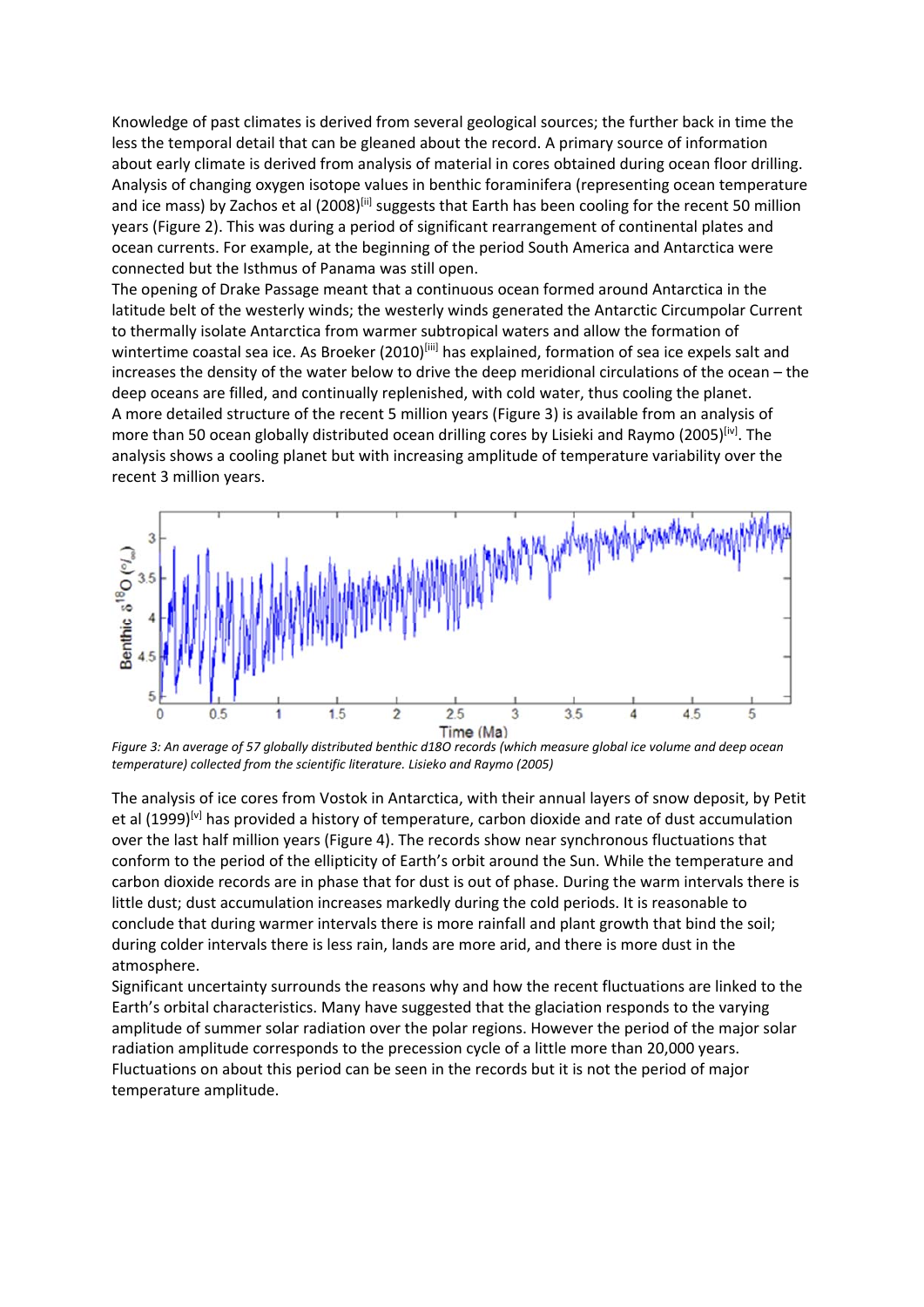

*Figure 1: Climate and atmospheric history of the past 420,000 years from the Vostok ice core, Antarctica. Petit et al (1999)*

The changing declination of Earth's axis with a period of 40,000 years also varies the relative amounts of solar energy received over tropical and polar latitudes but neither is this period dominant. The dominant period in the temperature record is the near 100,000-year eccentricity cycle yet the Earth receives similar solar energy over each year regardless of the orbital eccentricity. How then does orbital eccentricity regulate climate on these timescales?

Ice cores from the Greenland ice sheet provide higher resolution than those from Antarctica because of Greenland's higher precipitation. The record of GISP2 provided by Alley (2004)[vi]

covers little more than the recent 50,000 years but shows much variability (Figure 5). Through the era generally referred to as the Last Glacial Maximum (to about 15,000 years ago) there are significant short-period warming events of up to 10°C (referred to as Dansgaard Oeschger events), each spanning a thousand years or more. These fluctuations only cease about 11,000 years ago with the warming to the current interglacial period.



*Figure 5: Temperature reconstruction over the last 50,000 years derived from a Greenland ice core. Alley (2004)* 

On the scale of the glacial-interglacial duration the temperature of the last 10,000 years (the Holocene Optimum) would seem to be relatively steady. However by expanding the scale (Figure 6), significant fluctuations in temperature continue.

The first thing to note is that the data suggest regional cooling has been taking place for the last 3,500 years. The last warm period before 3,000 years ago corresponds with recorded prosperity of civilisations from Egypt (Tutankhamen through Rameses III) to the Middle East. The next warm period is about 1,000 years later corresponding to the rise of the Greek and Roman empires; the last warm period is about 1,000 years later corresponding to the so-called Medieval Warm Period. The data suggest that the Little Ice Age, which had its nadir during the 16<sup>th</sup> century, was about as cold as any period for 8,000 years. One might reasonably ask whether the recent warming since the Little Ice Age is really a basis for alarm?

From the evidence it is apparent that Earth's climate is not static. Although the general cooling over the last 50 million years can be linked to changing plate tectonics the details of the latter's influence are yet to be quantified. The reasons for the increasing variability of climate over the recent 5 million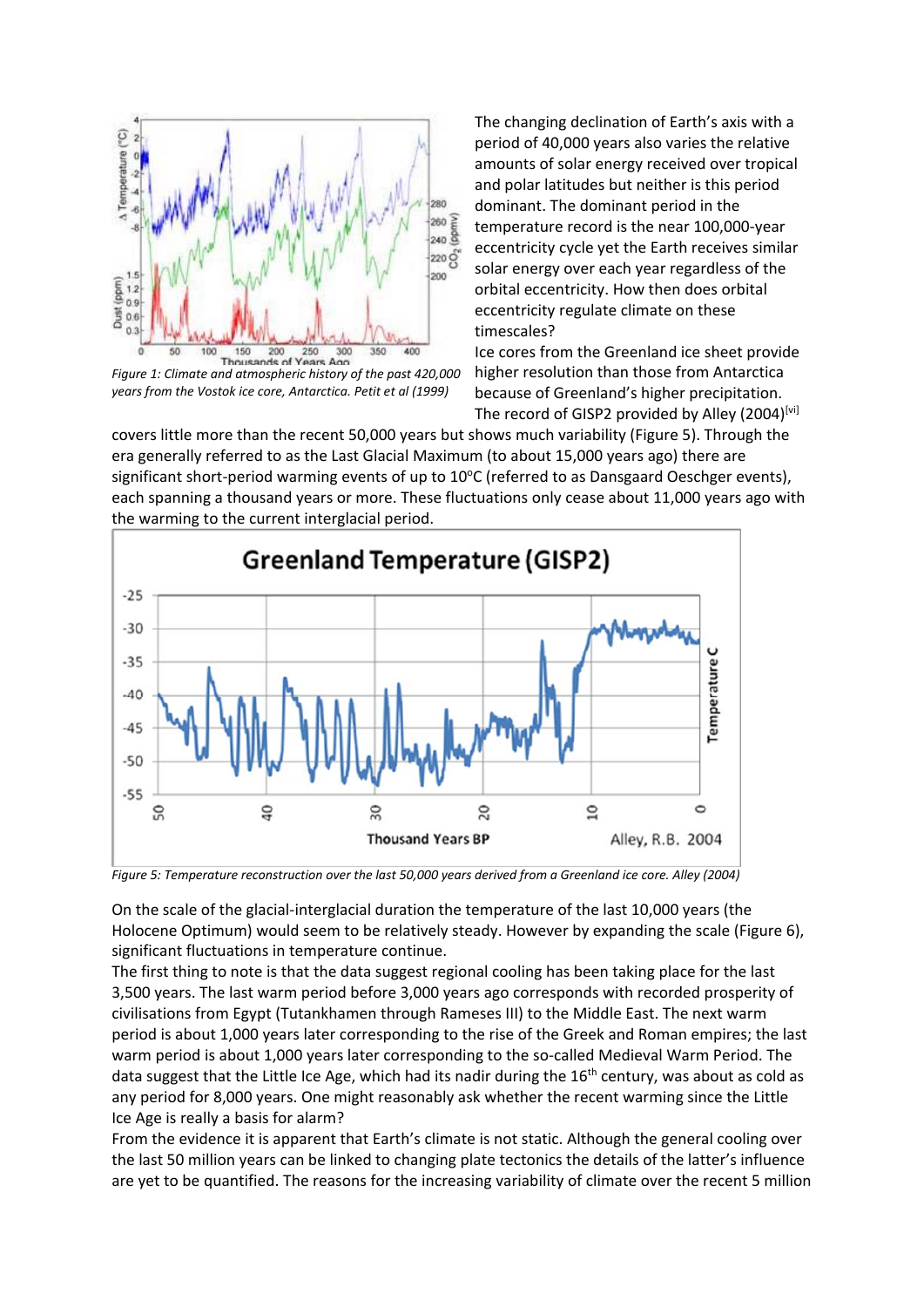years remain a mystery. So too is how the glacial cycle has come to be in harmony with the Earth's elliptical orbit. It would be heroic to suggest that science of climate change is settled; there remains too many unknowns.



*Figure 6: Temperature reconstruction for the Holocene Optimum of the recent 10,000 years from a Greenland ice core. Alley (2004)* 

When it comes to rationalising the variability revealed in the high resolution Greenland ice core data then there are few even remotely plausible explanations being offered. For those pushing the carbon dioxide climate forcing hypothesis these data are best ignored – the really inconvenient truths!

## **Limitations to climate models**

Climate models are a simplistic representation of the climate system. In their earliest formulations they were relatively crude depictions of the atmospheric circulation linked to a static shallow ocean layer, often no more than 30 metres in depth. The premise was that climate variability was a response to radiation forcing and the shallow ocean provided sufficient thermal mass to ensure climate stability.

The early climate models were notorious for their inability to return a consistent global mean surface temperature. Not only was the actual global mean temperature not well specified from observations but the range of model estimates spanned several degrees C. In order to circumvent this problem the climate sensitivity was defined as the change in mean global temperature of the model when carbon dioxide concentration was doubled. It was such models that were the basis for the IPCC's 1990 first assessment of sensitivity to carbon dioxide forcing.

By the 1995 second IPCC assessment the models had evolved to include a representation of the ocean circulation coupled to the atmosphere by way of heat, moisture and momentum exchanges. Unfortunately the thermal and inertial masses of the oceans are so large that they dominated the energetics of the atmosphere - to the extent that even during climate simulations without carbon dioxide forcing (the control) the model global average surface temperature would rise! The workaround was to define climate sensitivity as the difference between the rising control temperature and the even faster rising temperature of the model when forced by carbon dioxide. Adjustments were made to the exchange of heat, moisture and momentum between the ocean and atmosphere (referred to as 'flux adjustment') in order to stabilise the temperature of the control. When the model was forced by additional carbon dioxide then similar flux adjustments were made as in the control. In these model formulations the sensitivity was again defined as the difference between the control and that forced by carbon dioxide. Given that the response to carbon dioxide forcing is manifest as changes in the surface exchange processes then the extent that the flux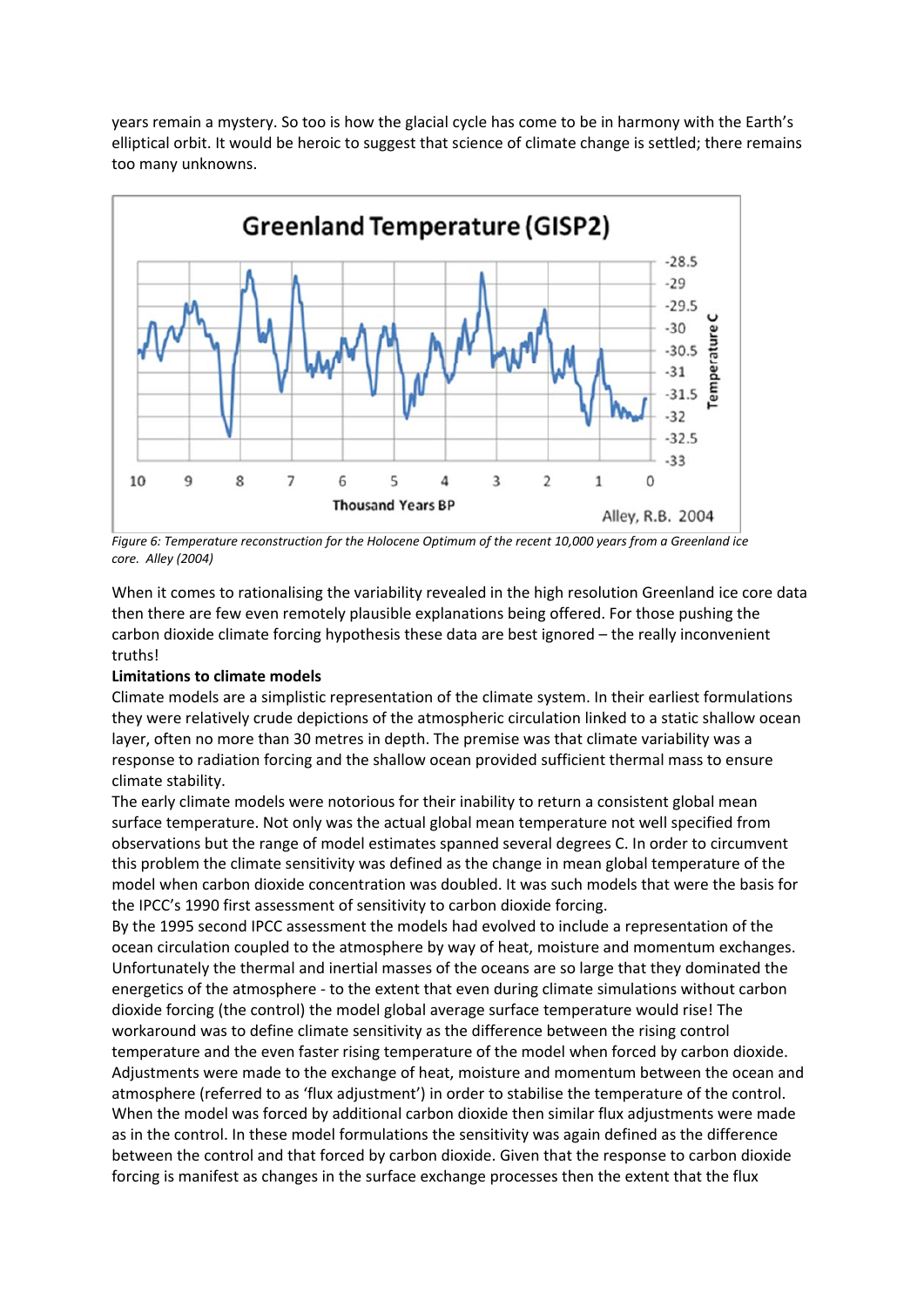adjustment biased the sensitivity is not readily apparent. It was flux adjusted models that were the basis for the IPCC's 2001 third assessment.

Recognising the potential impact of flux adjustment on the realism of the models, steps were made to develop alternative methodologies for stabilising the coupled models. The underlying problem is that the oceans transport a significant fraction of the heat from the tropics to polar regions necessary to achieve global energy balance. Trenberth and Caron (2001)<sup>[vii]</sup> estimated that ocean transport contributes about 8 percent of the total in the Southern Hemisphere and about 22 percent in the Northern Hemisphere. The actual ocean circulations and their heat transports are poorly monitored and the estimates were derived as residuals from top of the atmosphere radiation measurements and calculations of atmosphere transport of heat.

Current monitoring of ocean currents is inadequate because it does not provide the necessary information to calculate the poleward transport of heat with any fidelity. Furthermore, there is insufficient information to identify the magnitude of variability of ocean heat transport. It is known from El Nino events of the equatorial Pacific Ocean that regional ocean variability has significant impact on global weather and Earth's temperature; slow changes in the large-scale ocean circulations not currently detected (but highly likely to be occurring given the properties of the ocean fluid) would similarly be expected to cause longer term trends in global temperature and climate.

The lack of knowledge of ocean heat transport and its variability are major impediments to current models of the climate system. Workarounds are used to compensate for this lack of knowledge. Thus there remains doubt as to the extent to which model projections under carbon dioxide forcing are realistic or a consequence of compounding error growth resulting from inadequate specification and artificial compensation. The fact that the model sensitivity has been maintained within relatively fixed bounds during model evolution is, in itself, not justification for the veracity of models as a tool to project carbon dioxide forcing.

#### **The climate conundrum**

For two and a half decades the UN, through its IPCC, has been warning of the dire consequences to the planet from continuing to burn fossil fuels and other activities that increase carbon dioxide concentration in the atmosphere. According to the IPCC's model projections the expected rise in global temperature since 1980 should have been about 1.1°C but with a plausible range of between 0.7°C (low estimate) and 1.6°C (high estimate). Notwithstanding the annually increasing carbon dioxide concentration as measured at Mauna Loa<sup>[viii]</sup> the projected global temperature rise has not materialised. Apart from brief peaks during El Nino years (emphasising how ocean variability can influence global temperature) the satellite derived lower troposphere global temperature for recent years (Figure 7) as assessed by Spencer and Christy<sup>[ix]</sup> is barely 0.3°C warmer than 1980, or less than half the low value projected by the models.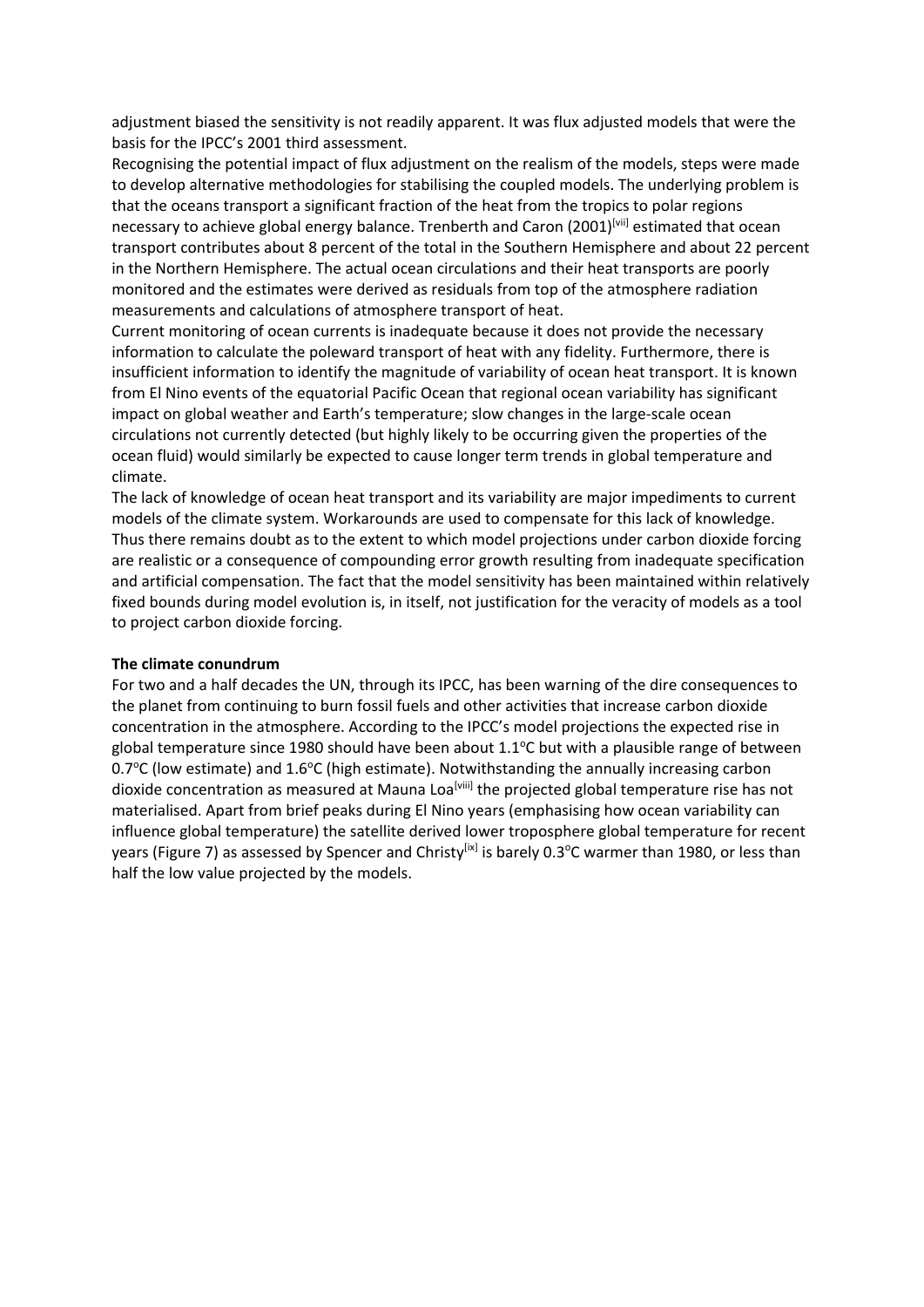

*Figure 7: Carbon dioxide concentration at Mauna Loa and lower troposphere global temperature as measured by satellite* 

Normally in science, when hypothetical projections are so different from reality it is cause for the scientists to carry out a thorough assessment of the hypothesis and methodology. For reasons that remain obscure, climate science and its practitioners seem to be above these routine checks and balances; the adherents to the dangerous global warming alarmism prefer to defend their hypothesis and methodology against all criticism, valid or otherwise.

It is not too late for the Chief Scientist, using the authority of his position, to initiate an enquiry into the basis for Australia's continuing adherence to the exaggerated alarmism of the IPCC. After all, the public policy that has developed from the alarmism is pushing the nation towards more expensive energy, less reliable energy, increasing the cost of production across a range of industries and ultimately lowering employment opportunities in the community. All this when, in all likelihood, carbon dioxide has not been a significant factor regulating past climate and will not be the main driver of future climate change.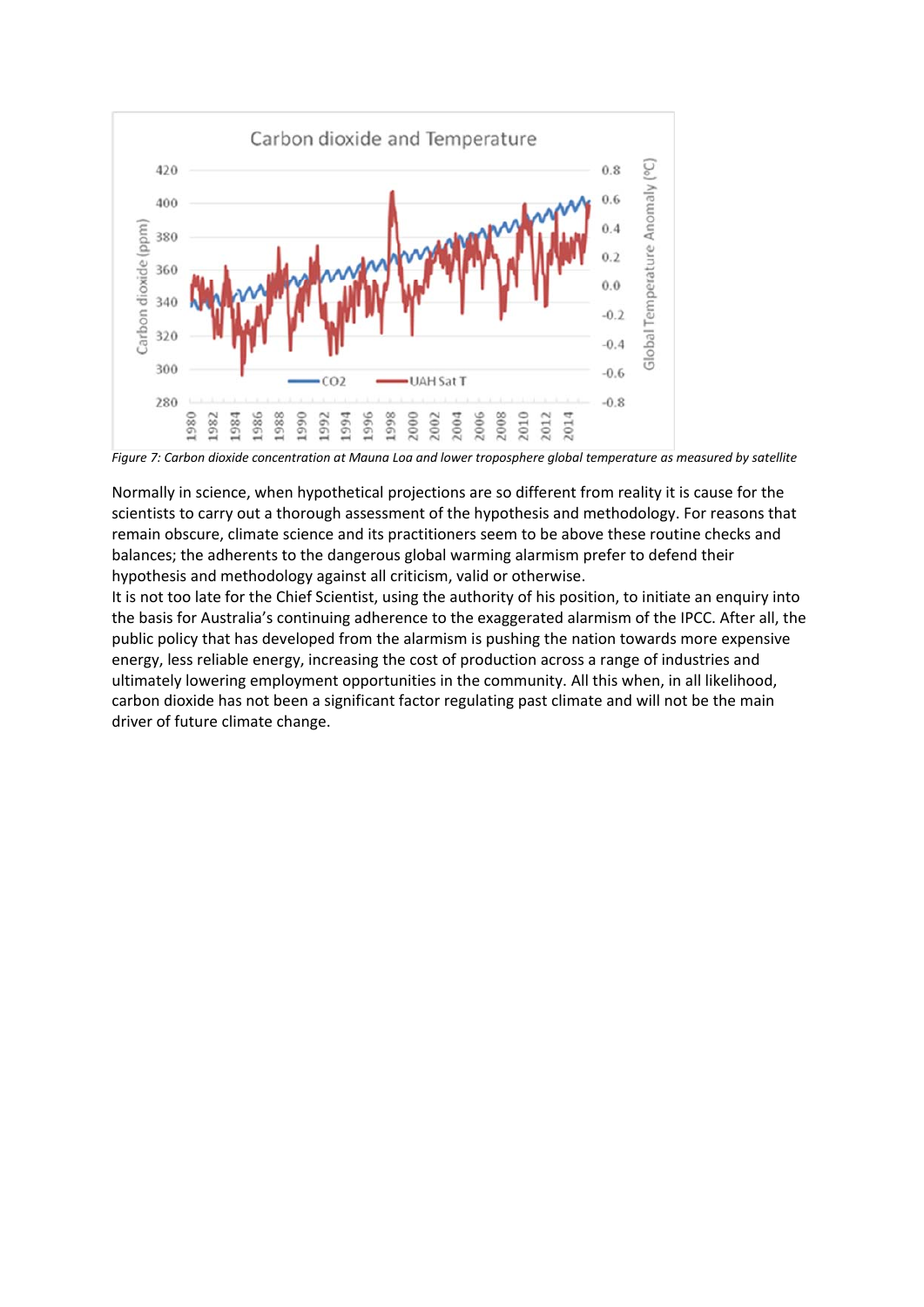#### **APPENDIX**

The Earth's surface energy budget shown in Figure 1 can be depicted as:

 $S_0 = H_0 + L_0 + F_0 - F_d$ 

Where

- S<sub>o</sub> is the magnitude of solar radiation absorbed at the surface
- $H<sub>o</sub>$  is the magnitude of sensible heat loss to the atmosphere
- $L_0$  is the magnitude of latent energy exchange with the atmosphere
- $F<sub>u</sub>$  is the magnitude of longwave radiation emitted from the surface
- $F<sub>d</sub>$  is the magnitude of back radiation at the surface

The back radiation  $F_d$  can be considered as two components: that due to carbon dioxide emissions (F<sub>dc</sub>) and that due to water vapour emissions (F<sub>dw</sub>). As noted previously, the terms on the right side of the equation are all temperature dependent and the temperature dependence of the components can be depicted as:

 $\partial S_{\rm o}/\partial T = 0 = \partial H_{\rm o}/\partial T + \partial L_{\rm o}/\partial T + \partial F_{\rm u}/\partial T - \partial (F_{\rm dc} + F_{\rm dw})/\partial T$ 

Rearranging the terms for an incremental increase in downward radiation  $\Delta F_{dc}$  from an increase in carbon dioxide concentration the surface temperature response is given by:

( $\partial$ SH/ $\partial$ T).  $\Delta$ T – (F<sub>dw</sub>/ $\partial$ T).  $\Delta$ T =  $\Delta$ F<sub>dc</sub>

Where ∂SH/∂T is the rate of surface heat loss with temperature given by:

∂SH/∂T = ∂Ho/∂T + ∂Lo/∂T + ∂Fu/∂T

That is (dividing through by ∂SH/∂T and rearranging:

 $\Delta T = [\Delta F_{dc}/(\partial SH/\partial T)].$ [1/( 1 – {(  $\partial F_{dw}/\partial T)/(\partial SH/\partial T)$ }]

the term in the first square bracket is simply the sensitivity of surface temperature to carbon dioxide forcing in the absence of any feedbacks (feedbacks being additional back radiation from water vapour, etc. as temperature rises). The second term, of form  $1/(1 - r)$ , is the amplification of sensitivity due to feedback ∂F<sub>dw</sub>/∂T. If the rate of increase of back radiation with temperature is much less than the rate of increase of surface energy loss then r is small and the amplification is small. If, however, the rate of increase of back radiation approaches the magnitude of the rate of increase of surface energy loss with temperature then r approaches unity and the amplification due to feedback is very large.

The above analysis is not novel. Indeed, during the early 1960s there were several attempts to evaluate the sensitivity of surface temperature to increasing carbon dioxide using simplifications of the essential equations. In a review Manabe  $(1983)^{[x]}$  explained that, at the time, there were limitations in the ability to assess the values of the component terms. The calculations that were made suggested that the sensitivity was so small as to be inconsequential.

Our understanding of the surface energy exchange processes has advanced immeasurably over the succeeding half century, as has our ability to compute the magnitudes and rates of change.

Advances in radiation physics has enabled a very good assessment of the two atmospheric radiation terms,  $ΔF<sub>dc</sub>$  (the change in back radiation from a doubling of atmospheric carbon dioxide concentration) and ∂F<sub>dw</sub>/∂T (the change in back radiation with temperature due to water vapour increase). Radiation codes like those used in computer modelling of the climate system are publicly accessible for such computations. The rate of increase of surface emission with temperature, ∂Fu/∂T, comes from the well-established Stefan Boltzmann Law.

The major remaining uncertainties from using the surface energy budget method are the assessments of the rates of change of sensible and latent heat exchange with temperature. We note from the form of the equations that an underestimation of these rates will lead to an exaggerated sensitivity whereas an overestimation will give a false low sensitivity. To give an extreme example, if we ignore changing sensible heat and moisture flux and consider only the surface longwave radiation as comprising the changing surface energy loss with temperature then the amplification term is reduced to:

Amplification =  $1/(1 - (\partial F_{dw}/\partial T)/( \partial H_u/\partial T))$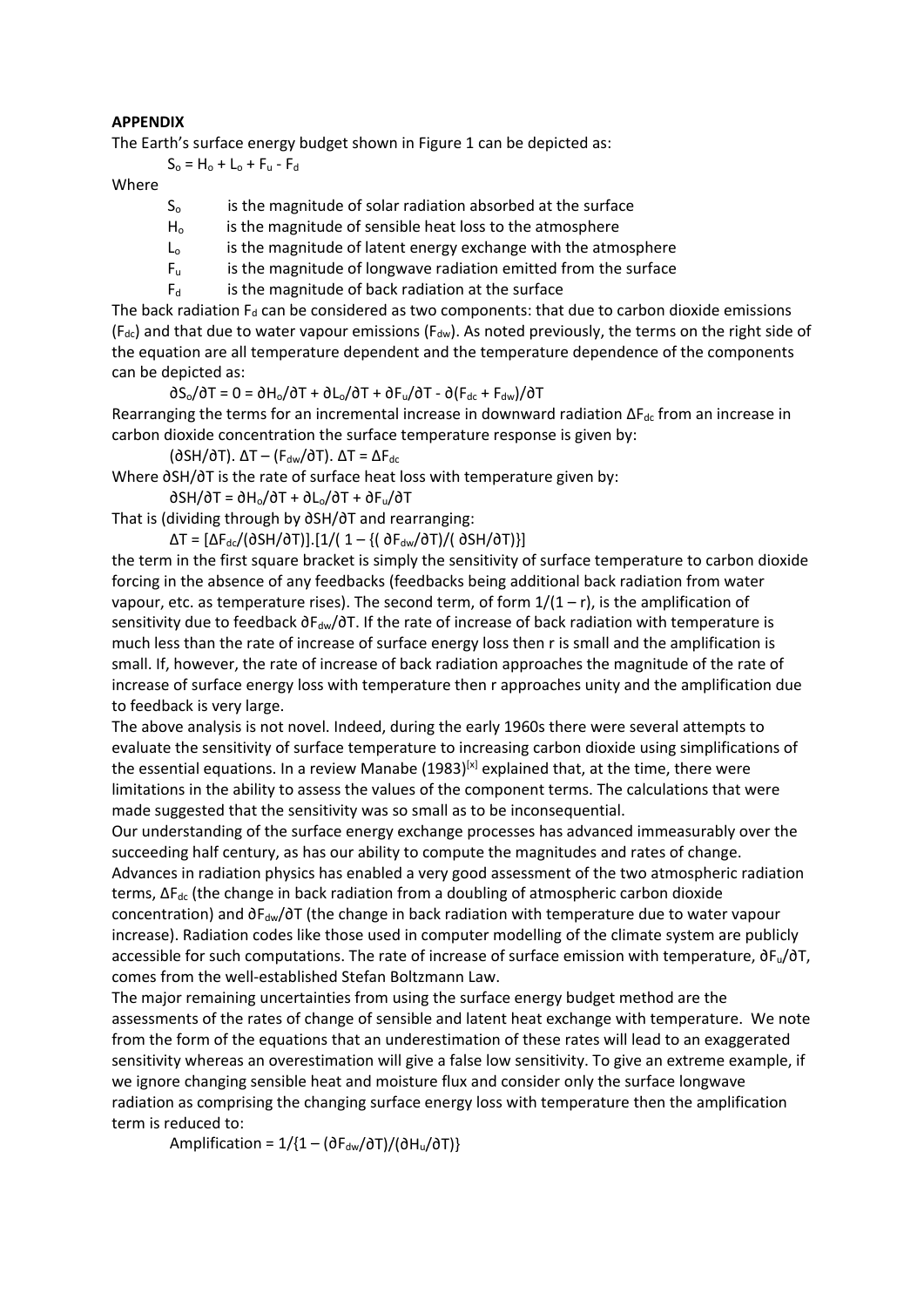From the MODTRANS radiation code<sup>[xi]</sup> and using the U.S. Standard Atmosphere (an approximation of the global average temperature profile of the atmosphere) we find that (∂F<sub>dw</sub>/∂T) is about 4.8 W/m2 per °C change and (∂H<sub>u</sub>/∂T) is 5.5 W/m2 per °C. These values return an amplification factor of near 8.

Turning to the changing rate of latent heat exchange with surface temperature, the computer models of the climate system utilise the bulk aerodynamic formula for computing surface evaporation. This is of the form:

 $E = \rho.C_p.W.u(e_s - e)$ 

Where E is the rate of evaporation, ρ is air density, CD is a stability and drag factor, W is a wetness factor (unity over the oceans), u is the wind speed at a standard height above the surface,  $e_s$  is the saturated water vapour pressure at the surface temperature and e is the water vapour pressure at a standard height above the surface. The components in the brackets can also be represented as  $e_s(1 - RH)$ , where RH is the relative humidity at a standard height near the surface. As a first approximation, it is reasonable to postulate that air density, stability and drag, surface wetness and wind speed do not vary appreciably with surface temperature. The IPCC reports also suggest that relative humidity remains near constant as surface temperature increases under a global warming scenario. The dominant term is thus the changing saturated water vapour pressure with temperature, well known at about 7% per °C (the Clausius Clapeyron relationship). The Kiehl and Trenberth evaluation of the global energy budget (Figure 1) estimates that global average latent heat exchange is about 78 W/m2 and if this were to increase at 7% per  $\mathrm{^{\circ}C}$  then an order of magnitude estimate of the rate of increase of latent heat exchange with temperature (∂Lo/∂T) is about 5.5 W/m2. Using this value increases the estimate of rate of surface energy loss with temperature from 5.5 W/m2 (radiation only) to 11.0 W/m2 (radiation plus latent heat exchange). The additional consideration of latent heat exchange reduces the amplification component of the sensitivity equation from a value of 8 times to a factor of 1.8 times. In a similar way, it is possible to calculate a possible range for the direct response of surface temperature to carbon dioxide change given the above extremes: whether the surface energy response to temperature is only due to longwave radiation emission or whether we also include changing latent heat exchange.

The MODTRANS radiation code returns a value of an increase in back radiation at the surface  $\Delta F_{dc}$ of 3 W/m2 for a doubling of carbon dioxide concentration (from pre-industrial 280 ppm to 560 ppm). If changing latent heat is ignored then the direct response to the doubling of carbon dioxide is less than 0.6°C but atmospheric water vapour feedback amplifies the response to near 4.3°C. When the changing latent heat exchange is included in the calculation then the direct response is only about 0.3°C and the atmospheric water vapour amplification increases the overall response to near  $0.5^{\circ}$ C.

Inclusion of the rate of change of sensible heat exchange with temperature in the calculations would further damp the sensitivity, both the direct response and the amplification. However it is reasonable to argue that the contribution from the changing sensible heat exchange with temperature is small and can be ignored. This is because the temperature of air near the surface is largely regulated by the surface temperature and thus the temperature gradient would change little as surface temperature changes. Note that in the global energy budget the sensible heat exchange (24 W/m2) is the smallest component.